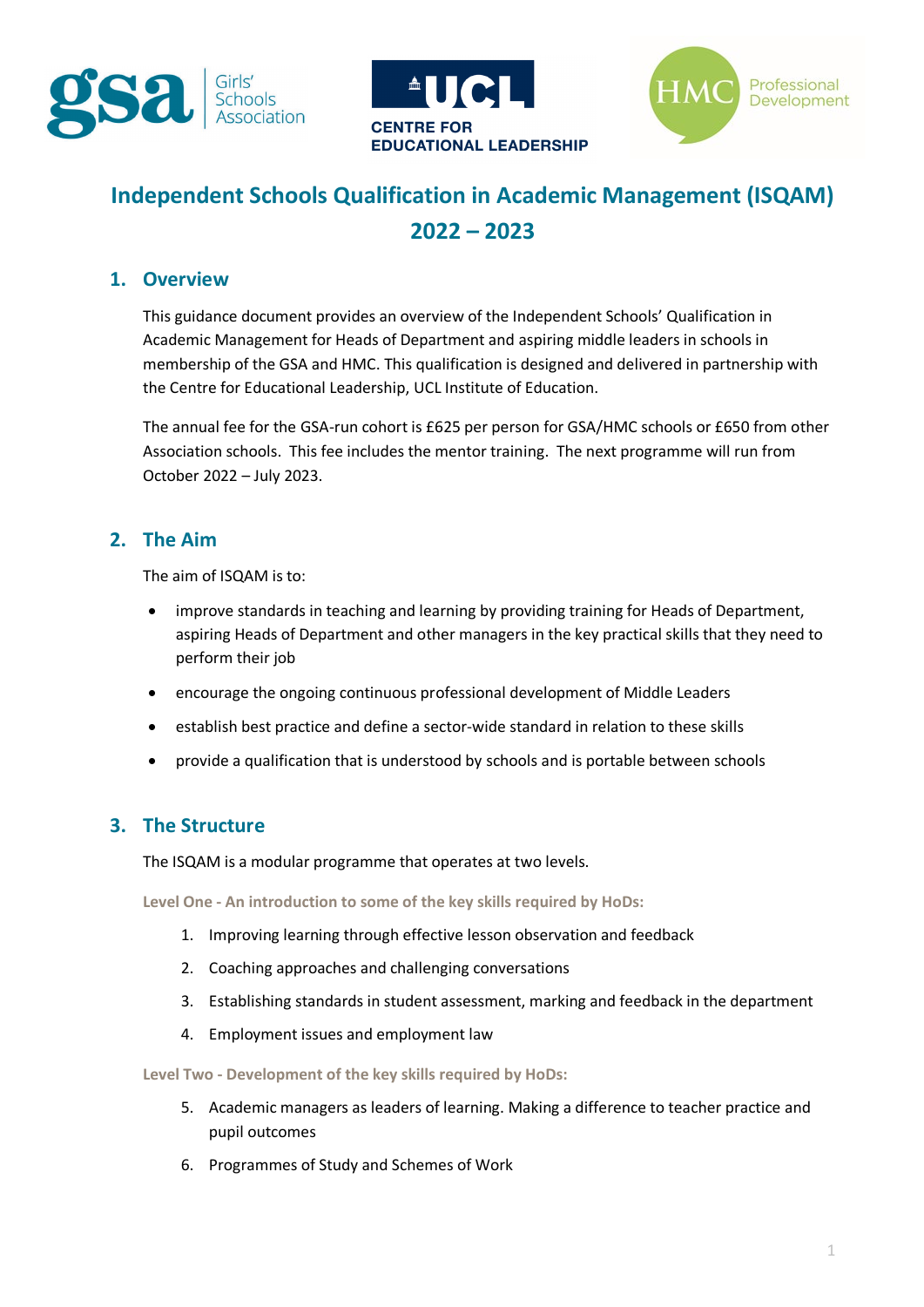- 7. The use of data to improve pupil and departmental performance.
- 8. Strategic Planning as a Head of Department

# **4. Course Structure**

Levels 1 and 2 are each standalone, though it is highly advisable for participants to complete them sequentially. Participants may choose to have a gap of a year in between the two levels, though this may affect the collegial nature and benefits of studying both levels with the same group of people.

### **Pre-requisites**

- It is a NOT a pre-requisite of the qualification to complete Level 1 before progressing to Level 2, though this is desirable
- It is a pre-requisite of commencing Level 2 that the candidate has sufficient ICT skills, competence and experience in basic software packages and the use of the school management system

# **5. Delivery**

ISQAM provides a high-quality practical programme at a low cost to schools and includes a strong element of 'on-the-job' learning with support and mentoring from fellow professionals.

The 'tuition' component is provided in three ways:

### **Training Days**

Delegates will take part in two face-to-face training days for Level 1 offered in the autumn term 2022 and Spring term 2023. A one-hour training session for in-school Mentors will be held in the autumn term.

### **Reflective and distance-learning resources**

Participants will be asked to produce an electronic portfolio of evidence of work based on some in-school work, activities delivered via e-learning, and reflections on these and other elements of the programme.

### **In-school mentoring**

An in-school mentor, who may be an experienced HoD or the Deputy Head /Director of Studies, is an essential part of the delivery of this course. **Mentors must have the capacity to meet with their mentees at least twice per term and should review their portfolios and add a supporting statement before they are submitted at the end of the year**.

*"Our candidates flourished professionally and gained such a lot from working through the modules." (ISQAM Mentor)*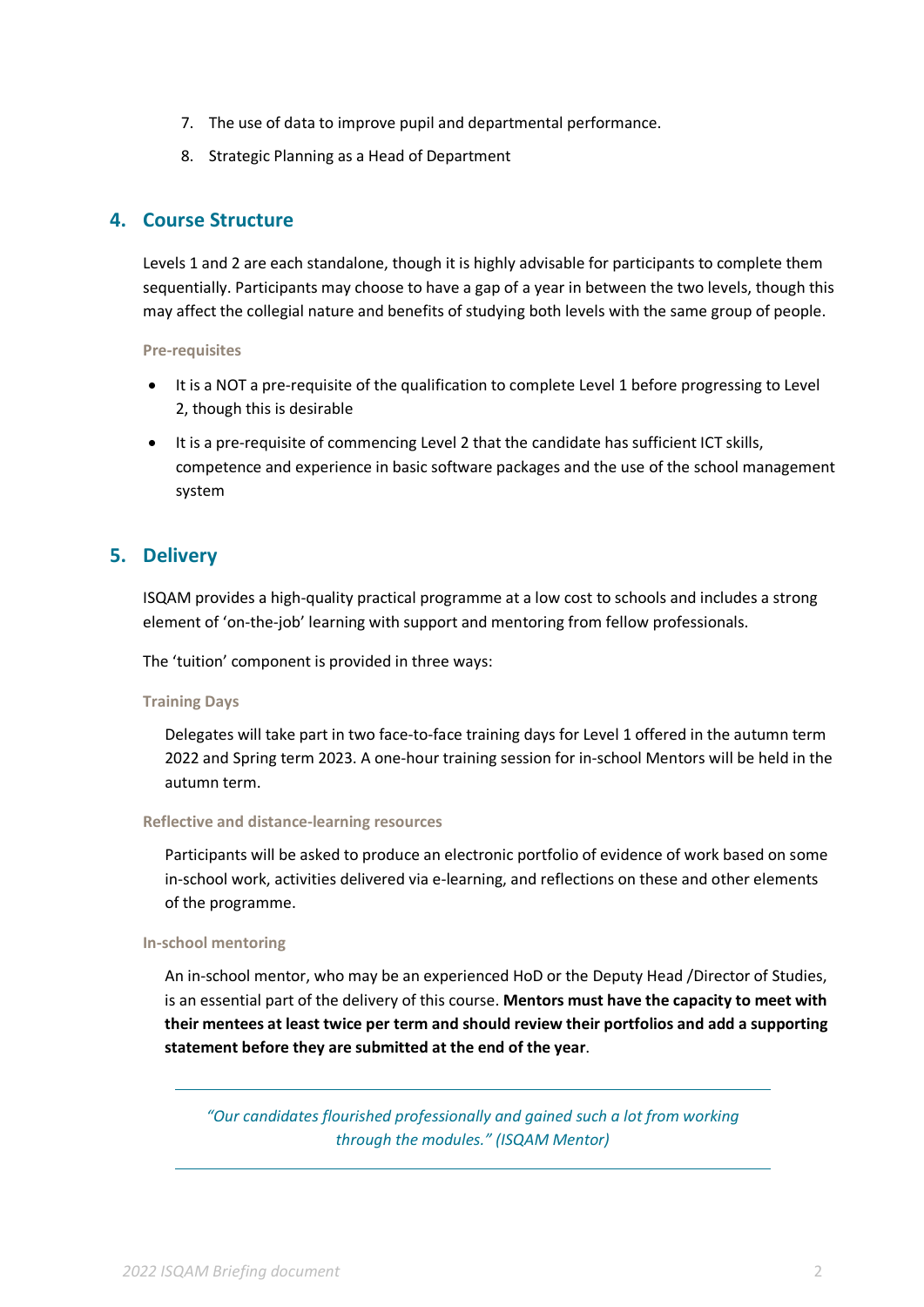# **6. Assessment**

Participants will be asked to keep an electronic portfolio of evidence and reflections from the various training events and in-school activities that they undertake on the qualification. At the end of the programme portfolios should be emailed to GSA Professional Development [\(pd@gsa.uk.com\)](mailto:pd@gsa.uk.com) for assessment.

All portfolios will be reviewed in order to provide feedback on areas of strength and areas for potential future development. The review process also ensures that certificates are only awarded to those who have completed the programme to a satisfactory level. A sample of portfolios are moderated by the Programme Director from the Centre for Educational Leadership, UCL/Institute of Education and participants will receive feedback and a certificate of completion.

Level 2 participants also have the option to submit their portfolios for assessment by the UCL/Institute of Education (through HMC PD) in order to gain 30 Masters-level credits. This option attracts an additional fee payable to UCL/IoE. These Masters level credits could count towards a post-graduate qualification. For further details about the Level 2 programme –- visit the HMC website [- https://hmcpd.arlo.co/w/upcoming/](https://hmcpd.arlo.co/w/upcoming/) 

*"[ISQAM] has given me the time this year to grow into my role as a Head of Department. It has helped me to develop a more structured approach to the day to day running of the department…, and has increased both my confidence and effectiveness." (ISQAM Level 1 participant)*

# **7. Venue, Costs and How to Register**

Delegate fees are £625 for GSA/HMC schools and £650 for colleagues in other Association schools. This fee is inclusive of all training for participants, training for mentors, online and distance-learning materials, assessment and moderation of the portfolio and certification.

**Level 1**

GSA Level 1 training days will take place in London *(venue to be confirmed).*

- Modules 1 and 2 Thursday 6 October 2022 9.00am 5.00 pm
- Module 3 and 4 Thursday 2 February 2023 9.00am 5.00 pm

Participants must attend both training days.

The Mentor training will be held online during the autumn terms – details will be sent to your mentor following your booking.

To reserve your place register via the GSA website - www.gsa.uk.com or contact [events@gsa.uk.com.](mailto:events@gsa.uk.com)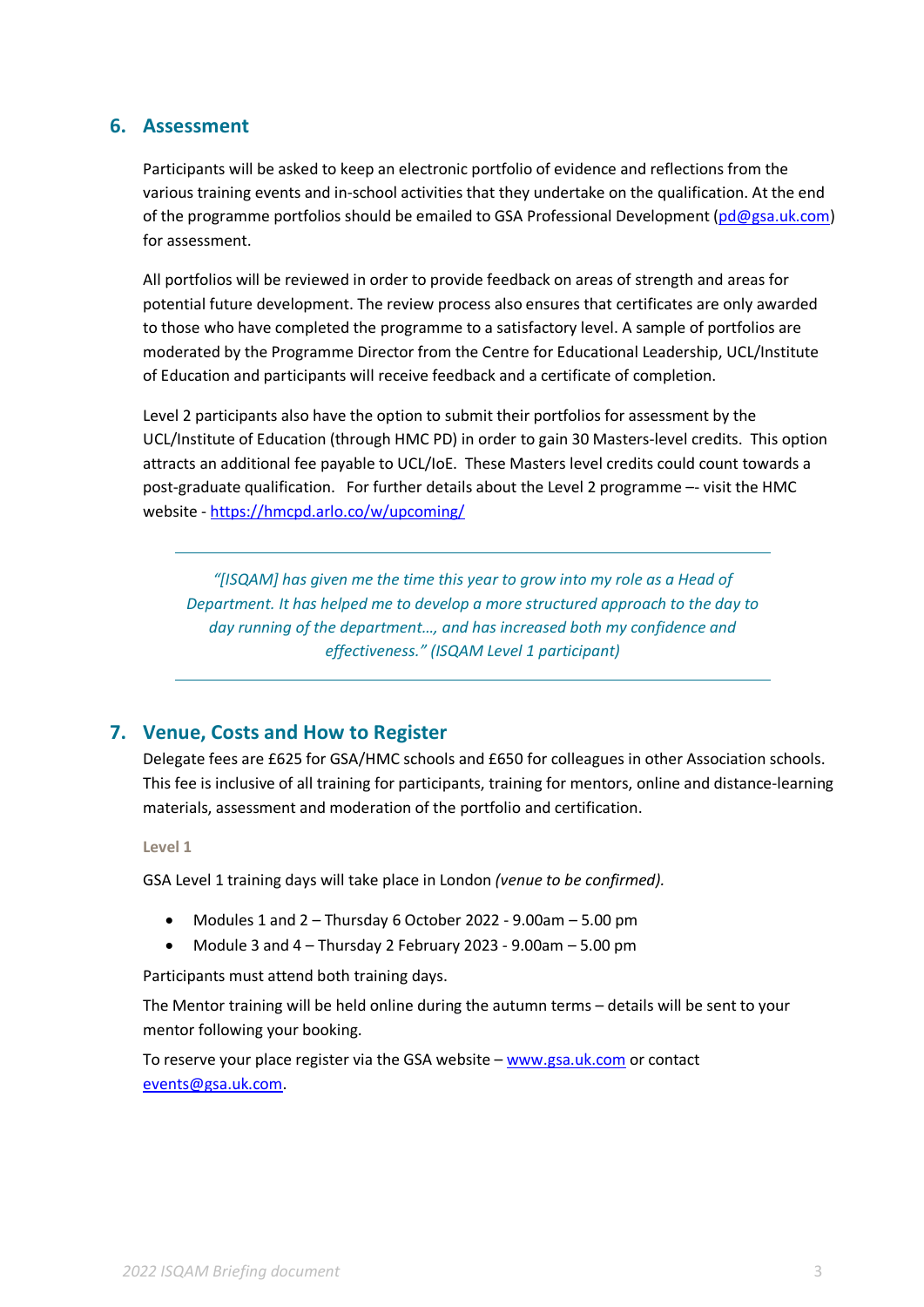# **Independent Schools Qualification in Academic Management – Programme Content and Assessment**

**Level 1** 

Level 1 consists of the following four modules

| Module 1: Improving learning through effective lesson observation and post lesson dialogue                                                                                                                                                                                                                                                                                                                                                                                                                                                                                                                                                                                                        |                                                                                                                                                                                                                                                                                                                                                   |  |
|---------------------------------------------------------------------------------------------------------------------------------------------------------------------------------------------------------------------------------------------------------------------------------------------------------------------------------------------------------------------------------------------------------------------------------------------------------------------------------------------------------------------------------------------------------------------------------------------------------------------------------------------------------------------------------------------------|---------------------------------------------------------------------------------------------------------------------------------------------------------------------------------------------------------------------------------------------------------------------------------------------------------------------------------------------------|--|
| Module 1 training sessions are delivered by the UCL Institute of Education                                                                                                                                                                                                                                                                                                                                                                                                                                                                                                                                                                                                                        |                                                                                                                                                                                                                                                                                                                                                   |  |
| <b>Content</b>                                                                                                                                                                                                                                                                                                                                                                                                                                                                                                                                                                                                                                                                                    | <b>Portfolio activities/Assessment</b>                                                                                                                                                                                                                                                                                                            |  |
| Module 1 offers an opportunity to explore:<br>explore and clarify:<br>the extent to which lesson observation, evidence<br>triangulation and post lesson dialogue enhance the<br>learning and development of teachers and<br>subsequently enhance pupils' classroom<br>experience.<br>how to ensure that the monitoring of effective<br>$\bullet$<br>learning and teaching makes a difference to<br>teacher practice and pupil achievement<br>how using a coaching approach can have an impact<br>٠<br>on the culture around lesson observation and<br>ensure a focus on teacher development.<br>further develop skills in:<br>evaluating learning and teaching and triangulating<br>٠<br>evidence | Structured reflection on the training<br>1.<br>session<br>Online lesson observation practice<br>2.<br>exercise<br>Undertake a minimum of 5 lesson<br>3.<br>observations<br>Structured response to reading:<br>4.<br>Stoll, L., 'Stimulating Learning<br>Conversations'<br>Lesson observation and the ISI<br>5.<br>Inspection Framework-reflection |  |
| and, (with reference to Module 2)<br>using a coaching approach to enhance post lesson<br>dialogue.<br>This module enables participants to develop a sound<br>knowledge and understanding of:                                                                                                                                                                                                                                                                                                                                                                                                                                                                                                      |                                                                                                                                                                                                                                                                                                                                                   |  |
| The purposes of lesson observation<br>$\bullet$                                                                                                                                                                                                                                                                                                                                                                                                                                                                                                                                                                                                                                                   |                                                                                                                                                                                                                                                                                                                                                   |  |
| the value of triangulating evidence to monitor the<br>quality of teaching<br>The purpose of everyone's role in relation to it                                                                                                                                                                                                                                                                                                                                                                                                                                                                                                                                                                     |                                                                                                                                                                                                                                                                                                                                                   |  |
| What we are observing                                                                                                                                                                                                                                                                                                                                                                                                                                                                                                                                                                                                                                                                             |                                                                                                                                                                                                                                                                                                                                                   |  |
| How a coaching approach can enhance and<br>support colleague development                                                                                                                                                                                                                                                                                                                                                                                                                                                                                                                                                                                                                          |                                                                                                                                                                                                                                                                                                                                                   |  |
| The relationship with ISI inspection                                                                                                                                                                                                                                                                                                                                                                                                                                                                                                                                                                                                                                                              |                                                                                                                                                                                                                                                                                                                                                   |  |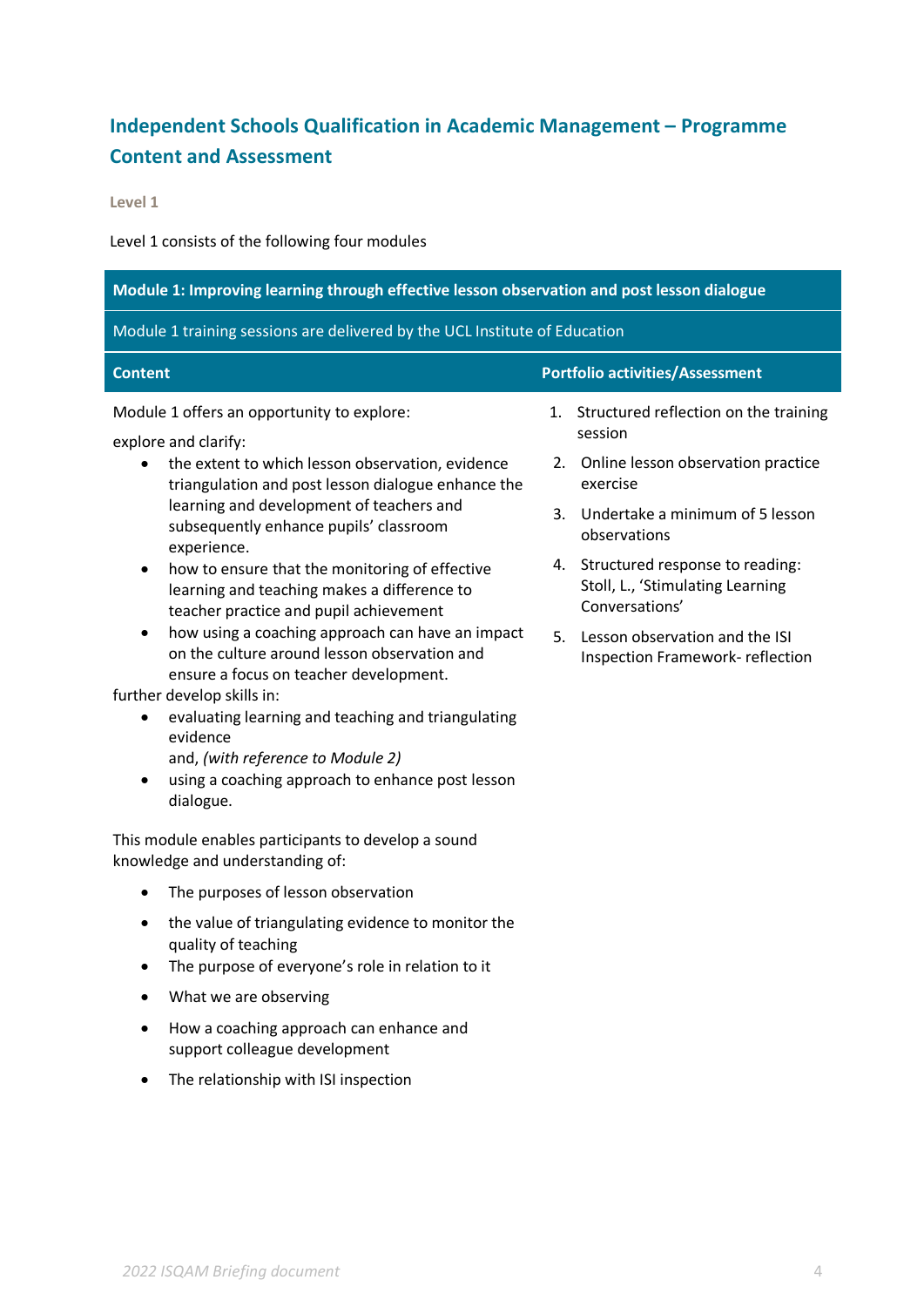*"ISQAM has opened [my mentee's] eyes to wider issues and the need for and value of lesson observation, appraisal and work scrutiny." (ISQAM Level 1 Mentor)*

| Module 2: Coaching approaches and challenging conversations                                                            |                                                               |                                                                           |
|------------------------------------------------------------------------------------------------------------------------|---------------------------------------------------------------|---------------------------------------------------------------------------|
| Module 2 training sessions are delivered by the UCL Institute of Education                                             |                                                               |                                                                           |
| <b>Content</b>                                                                                                         |                                                               | <b>Portfolio activities/Assessment</b>                                    |
| Module 2 is designed to introduce the process and practice<br>of Coaching and provides an opportunity to explore how a | $\mathbf{1}$ .                                                | Structured reflection on the<br>training session                          |
| coaching approach can:                                                                                                 | 2.                                                            | Lead three coaching conversations                                         |
| Support you as a leader and a manager to make a<br>$\bullet$<br>difference to staff performance, and                   |                                                               | during the year, including at least<br>one in which you have to address a |
| Enable you to be proactive and confident in having<br>$\bullet$<br>'challenging' or 'fierce' conversations             | difficult issue. (Alternative<br>available for aspiring HoDs) |                                                                           |
|                                                                                                                        | 3.                                                            | Reflection on reading: 'Systems                                           |

| Module 3: Establishing standards in student assessment, marking and feedback |  |
|------------------------------------------------------------------------------|--|
|------------------------------------------------------------------------------|--|

Module 3 training sessions are delivered by experienced GSA senior leader

#### **Content Portfolio activities/Assessment**

Module 3 enables participants to:

- Understand what is meant by work scrutiny, the role and responsibility of the HoD, and how this links to whole-school approaches and processes
- Develop the skills to conduct effective work scrutiny and give effective feedback, making it a positive process for the staff involved
- Identify anomalies and trends across the department, that contribute to, for example, under and over achievement
- Understand what activities should follow a work scrutiny exercise, including feedback, accountability/self-accountability and development
- Take away practical strategies and approaches to work scrutiny to use in their own school

| 1. Structured reflection on the |
|---------------------------------|
| training session                |

Thinkers' (Brown & Isaacs)

- 2. Planning a departmental work scrutiny
- 3. Work scrutiny of at least one year group and creation of an action plan as a result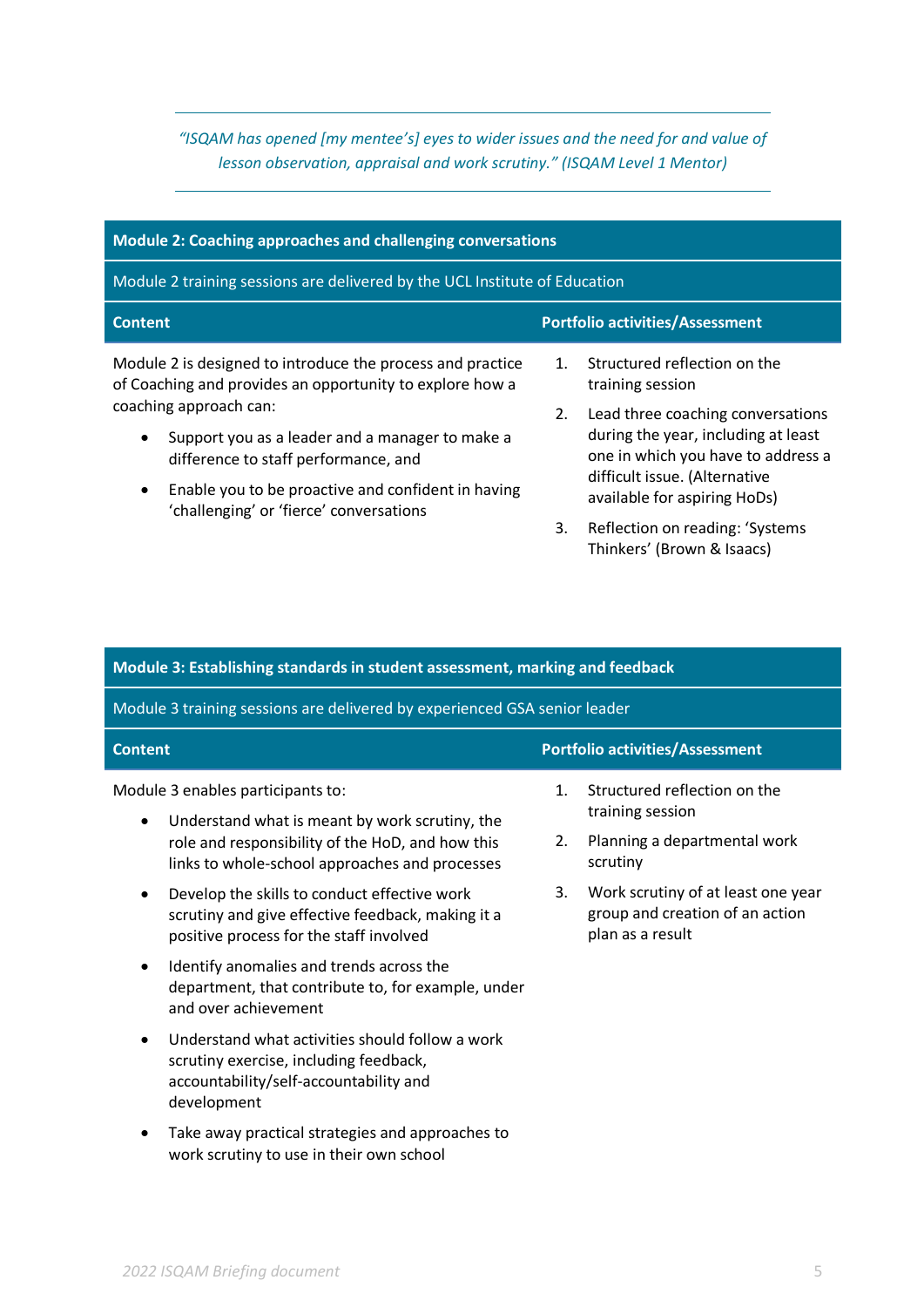# **Module 4: Employment issues and employment law**

Module 4 training sessions are delivered by an experienced senior legal practitioner

| <b>Content</b> | Portfolio activites/Assessment |
|----------------|--------------------------------|
|                |                                |

Module 4 enables participants to:

- Have an awareness of the key issues in employment law, including equal opportunities
- Have confidence and understanding of the roles and responsibilities of the HoD, and their school policies and procedures in relation to employment issues

1. Structured reflection on the training session

- 2. Locating key school policies, processes and colleagues
- 3. Responses to questions relating to recruitment and capability
- 4. Reflection on training session case studies
- 5. Discussion with key colleagues on employment issues and safeguarding

*"I feel inspired and motivated by all four of the modules." (ISQAM Level 1 participant)*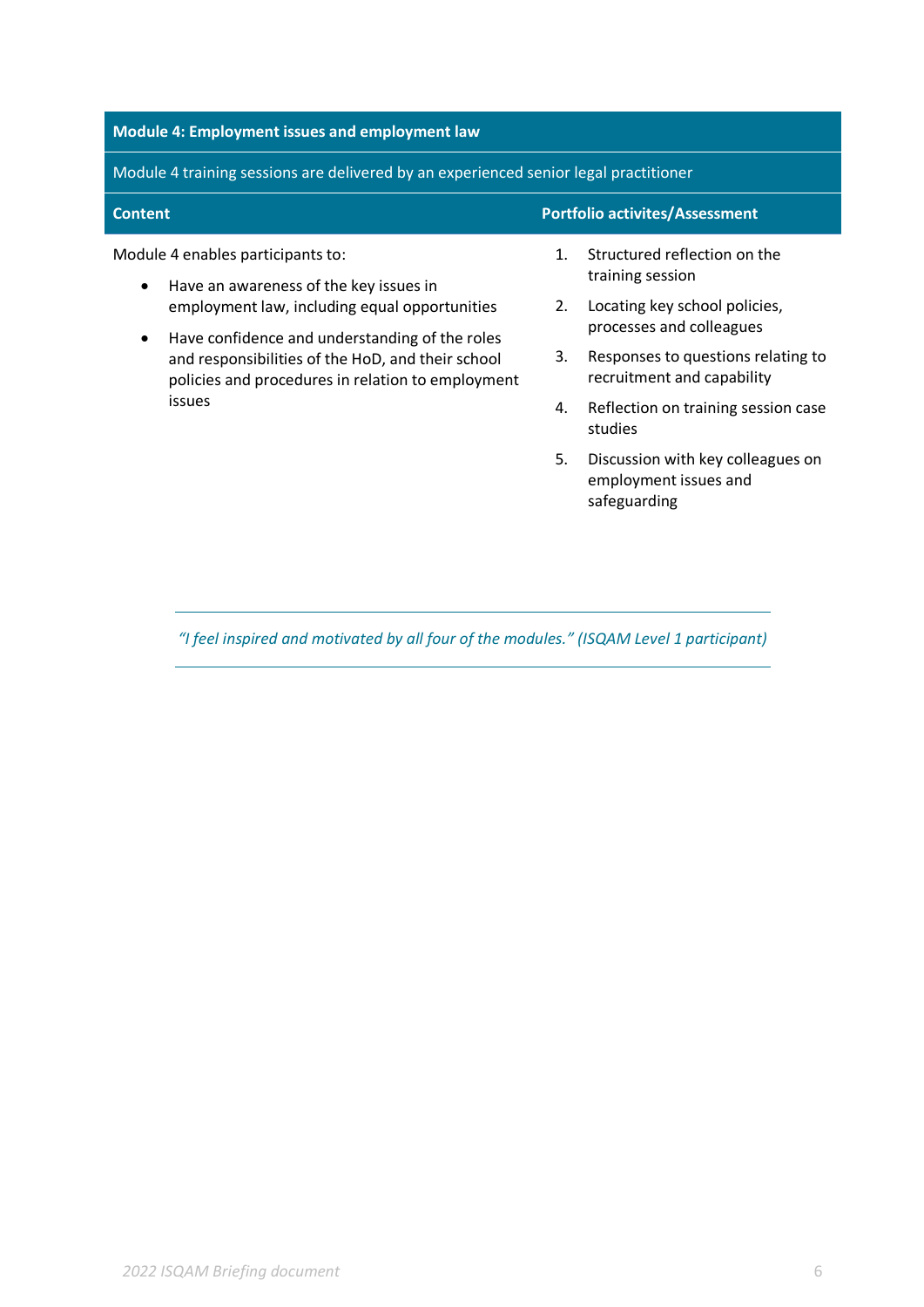**Level 2** 

Level 2 consists of the following four modules with optional M-level activities as indicated.

**Module 5: Academic managers as leaders of learning. Making a difference to teacher practice and pupil outcomes**

| Module 5 training sessions are delivered by the UCL Institute of Education                                                                                              |                |                                                                                                          |
|-------------------------------------------------------------------------------------------------------------------------------------------------------------------------|----------------|----------------------------------------------------------------------------------------------------------|
| <b>Content</b>                                                                                                                                                          |                | <b>Portfolio activities/Assessment</b>                                                                   |
| Module 5 offers an opportunity for participants to explore<br>and clarify:                                                                                              | $\mathbf{1}$ . | Structured reflection on the<br>training session                                                         |
| Their role as the leader of learning in their team<br>$\bullet$<br>and the impact effective leadership has on teacher<br>practice ad pupil outcomes                     | 2.             | Vodcast and structured questions:<br>Appraisal and dealing with<br>underperforming staff                 |
| The role of an academic manager in agreeing<br>$\bullet$<br>developmental objectives for members of their<br>team ad in holding individuals in their team to<br>account | 3.             | Complete at least one appraisal                                                                          |
|                                                                                                                                                                         | 4.             | Reflection on readings: Maslow's<br>hierarchy of needs, Herzberg's<br>motivator factors and McClelland's |
| The role of professional development in supporting<br>$\bullet$<br>individuals to reach objectives set                                                                  |                | needs based motivational model                                                                           |
|                                                                                                                                                                         | 5.             | Optional M-level activity: Critical                                                                      |
| The importance of trust in leading teams<br>$\bullet$<br>effectively                                                                                                    |                | analysis of further readings                                                                             |
| And to further develop skills in:                                                                                                                                       |                |                                                                                                          |

- Setting developmental, challenging SMART objectives
- Identifying professional learning opportunities to support agreed objectives

## **Module 6: Programmes of study and schemes of work** Module 6 training sessions are delivered by experienced HMC academic deputy heads **Content Portfolio activities/Assessment** Module 6 offers an opportunity for participants to: • Identify and discuss good practice in reviewing, modifying and writing SoWs/PoSs • Ensure that they are equipped to get the best out of their team and that any SoW/PoS refinement is a genuine team effort 1. Structured reflection on the training session 2. Either: Review and modify at least two existing SoWs/PoSs, or write at least two new SoWs/PoSs from scratch, documenting the process

• Discuss strategies to incorporate assessment, differentiation and catch-up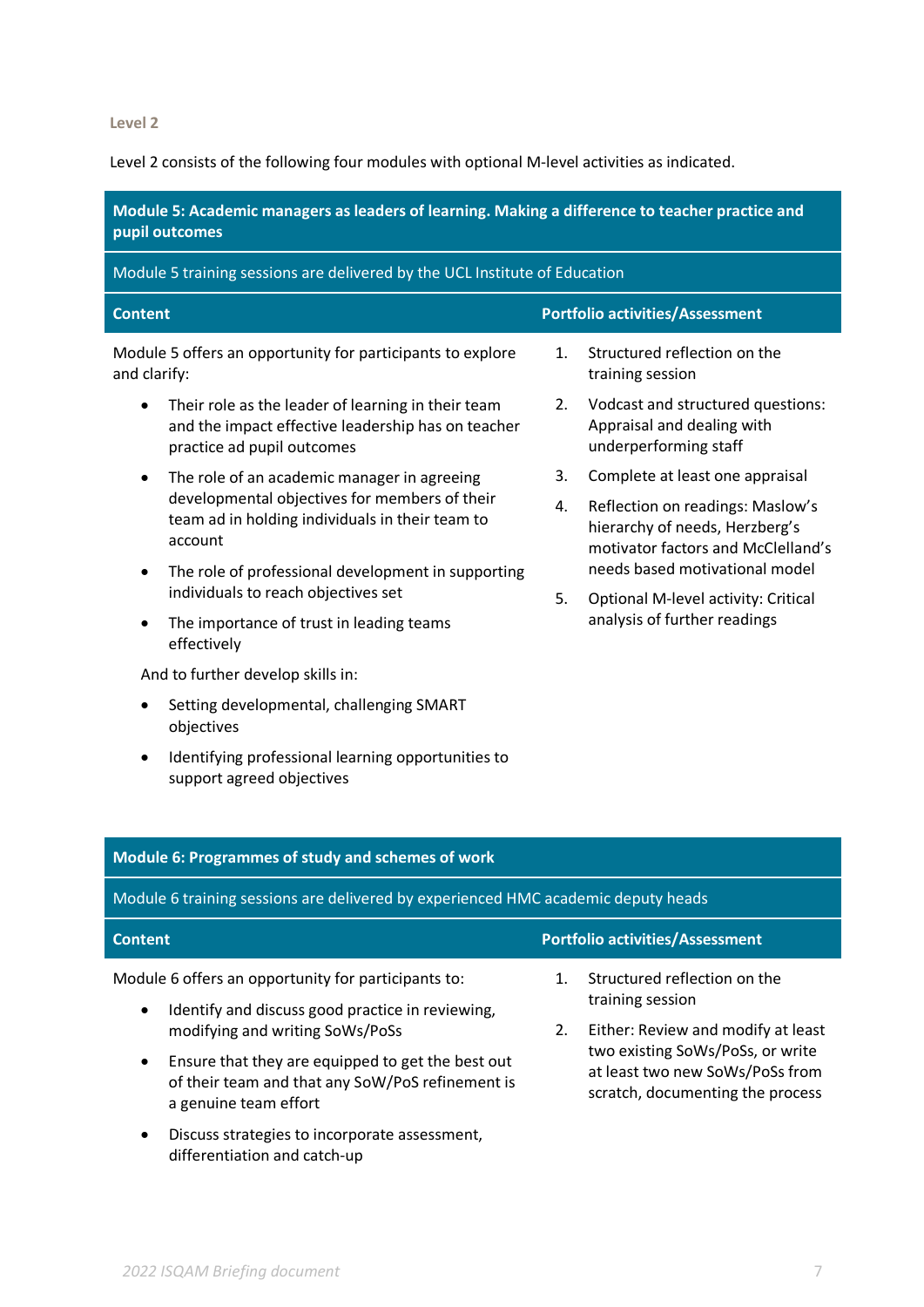# **Module 6: Programmes of study and schemes of work**

in order to produce high quality SoWs/PoSs which

every member of your team subscribes to

Module 6 training sessions are delivered by experienced HMC academic deputy heads

| <b>Content</b>                                                                                                                                                        | <b>Portfolio activities/Assessment</b> |
|-----------------------------------------------------------------------------------------------------------------------------------------------------------------------|----------------------------------------|
| Think about how to 'create time' within a SoW/PoS<br>$\bullet$                                                                                                        |                                        |
| Think critically in and beyond your own subject<br>٠<br>area                                                                                                          |                                        |
| This module enables participants to develop a sound<br>knowledge and understanding of:                                                                                |                                        |
| • The purpose and effectiveness of a SoW/PoS – by<br>scrutinising and developing a number of exemplars,<br>presenting to the whole group and gaining feedback,<br>and |                                        |
| • How to share best practice and delegate effectively                                                                                                                 |                                        |

**Module 7: The use of data to improve pupil and departmental performance**

Module 7 training sessions are delivered by consultant colleagues with significant experience in independent school performance data

| <b>Content</b>                                                                                                           | <b>Portfolio activities/Assessment</b>                                                                              |
|--------------------------------------------------------------------------------------------------------------------------|---------------------------------------------------------------------------------------------------------------------|
| Module 7 offers an opportunity for participants to:<br>Understand a variety of statistical data that may be<br>$\bullet$ | Structured reflection on the<br>$\mathbf{1}$ .<br>training session                                                  |
| used to inform target setting and self-evaluation<br>discussions                                                         | Evaluation of the effectiveness of<br>2.<br>current department target-setting                                       |
| Appreciate how the statistical data is generated                                                                         | and monitoring procedures                                                                                           |
| Understand what the data means and does not<br>mean                                                                      | 3.<br>Write a value-added report on the<br>recent set of GCSE results,<br>identifying strengths and areas for       |
| Identify key aspects and patterns of data<br>٠                                                                           | development                                                                                                         |
| Become confident in interpreting and using data<br>appropriately, and                                                    | Conduct a department meeting<br>4.<br>review of the value-added report,                                             |
| Explore the issues raised in a case study of a<br>$\bullet$<br>department's GCSE results                                 | incorporating it into the<br>department's development plan                                                          |
| This module enables participants to understand and use<br>data to inform:                                                | 5.<br>Identify and document further<br>personal training needs, liaising<br>with your school's CPD co-<br>ordinator |